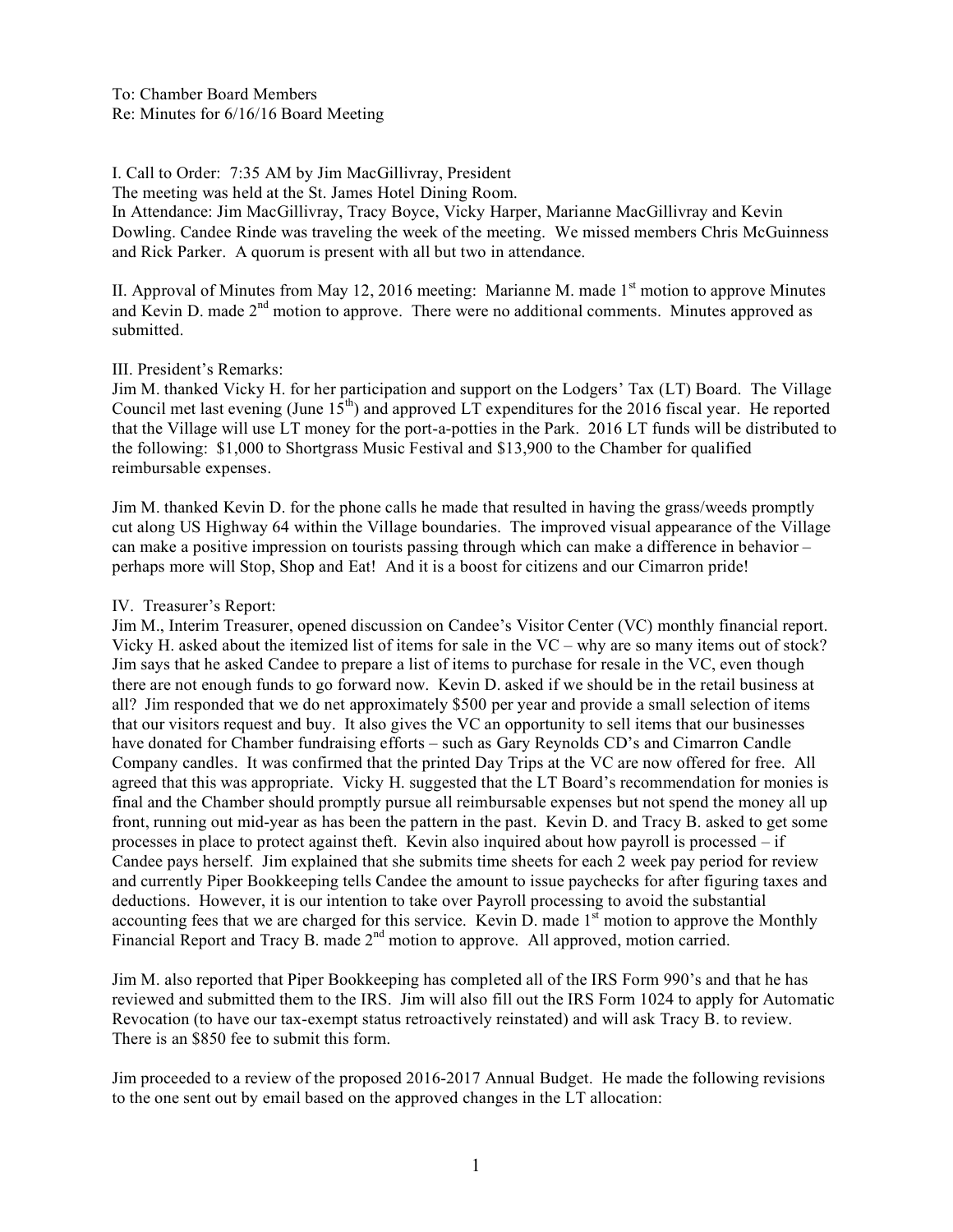### Income – changed LT income to \$13,900

Expenses – added Cowboy Sign, allocation for materials \$200; added advertising \$2,325; increased labor costs by \$1,400. Kevin asked about the copier contract price – although it seems high at \$700, he prefers not to purchase equipment. It was also pointed out that there is income from selling copies to help offset the costs. Kevin  $\overline{D}$ , made 1<sup>st</sup> motion to approve the Annual Budget and Tracy B. made  $2<sup>nd</sup>$  motion to approve. All approved, motion carried. We will be asking approval for the new Dues Structures and Annual Budget from our members at the summer kick-off reception scheduled for tonight, as required by our By-laws.

We briefly discussed personnel related issues. We discussed the need to review and update the Executive Secretary/Visitor Assistant Job Descriptions and Job Expectations documents. Kevin D. suggested evaluating performance on a quarterly basis, a procedure that has not been performed regularly. He offered to help develop "personnel procedures" and guidelines as needed. Of great value, we decided, would be the creation of Checklists – providing an easy to follow structured guideline to supplement the general descriptions and expectations documents, once revised. Vicky H., Marianne M. and Kevin D. will serve on a sub-committee to accomplish these tasks, probably after the summer season is over.

# V. Old Business

Community Roundtable status: Vicky H. reported that she and Chris McG. talked following "Coffee with Cops" last month and he didn't feel that there was enough interest to hold monthly meetings, perhaps quarterly. We all agreed that summer was not a good time to gather for this purpose.

Membership: We discussed results from each of us reaching out to potential new and renewing members. Vicky H. is in contact with Blue Sky Adventures who agreed to consider in the fall. Jim M. was successful with International Bank, Colfax Tavern and Minor Construction, but not the Village. Kevin D. was successful with Zach Blacksten of Baldy Mountain Welding and the NRA Whittington Center. This is great progress!

Economic Development Ordinance: Jim M. reported that neither the ED ordinance or the Zoning ordinance were on the Village Council agenda last evening. Jim told us that Mindy Cahill said that even though the ED ordinance has only had 2 readings instead of 3, the Council voted and the ordinance was passed. Jim will request a copy of the ordinance once signed into law by Mayor Judy LeDoux.

 $4<sup>th</sup>$  of July Parade: Jim reported that Mindy C. had met with the Mayor to get the letter signed addressing the Village's traffic control responsibilities during the parade. This was needed to make the final application for the DOT permit which Jim resubmitted with the Las Vegas regional DOT in Candee's absence. They had misplaced Candee's first submittal, but promised to get the permit to us promptly when all documents were received.

VI. Executive Secretary's Report – Candee Rinde was on vacation and sent her monthly report by email prior to the meeting.

The VC will stay open at the current hours  $-12$  hours per week – until the end of June due to budgetary constraints. Summer hours will go into effect on July  $1<sup>st</sup>$  pending funds available to pay staff and securing a Visitor Center assistant to cover Mondays, Candee's day off.

### VII. New Business

We briefly discussed a request made to the Chamber by the Cimarron Trading Company to sell our tshirts with the Cimarron-Where the West is still Wild logo at their store location. Proceeds would be shared. We all agreed to keep the shirts in the VC only – Vicky H. suggested that it would be too difficult to track in 2 locations.

Tracy B., Vicky H. and Marianne M. will meet at the Visitor Center next Thursday, June 23<sup>rd</sup>, at 8AM to clean and organize the Visitor Center for the summer.